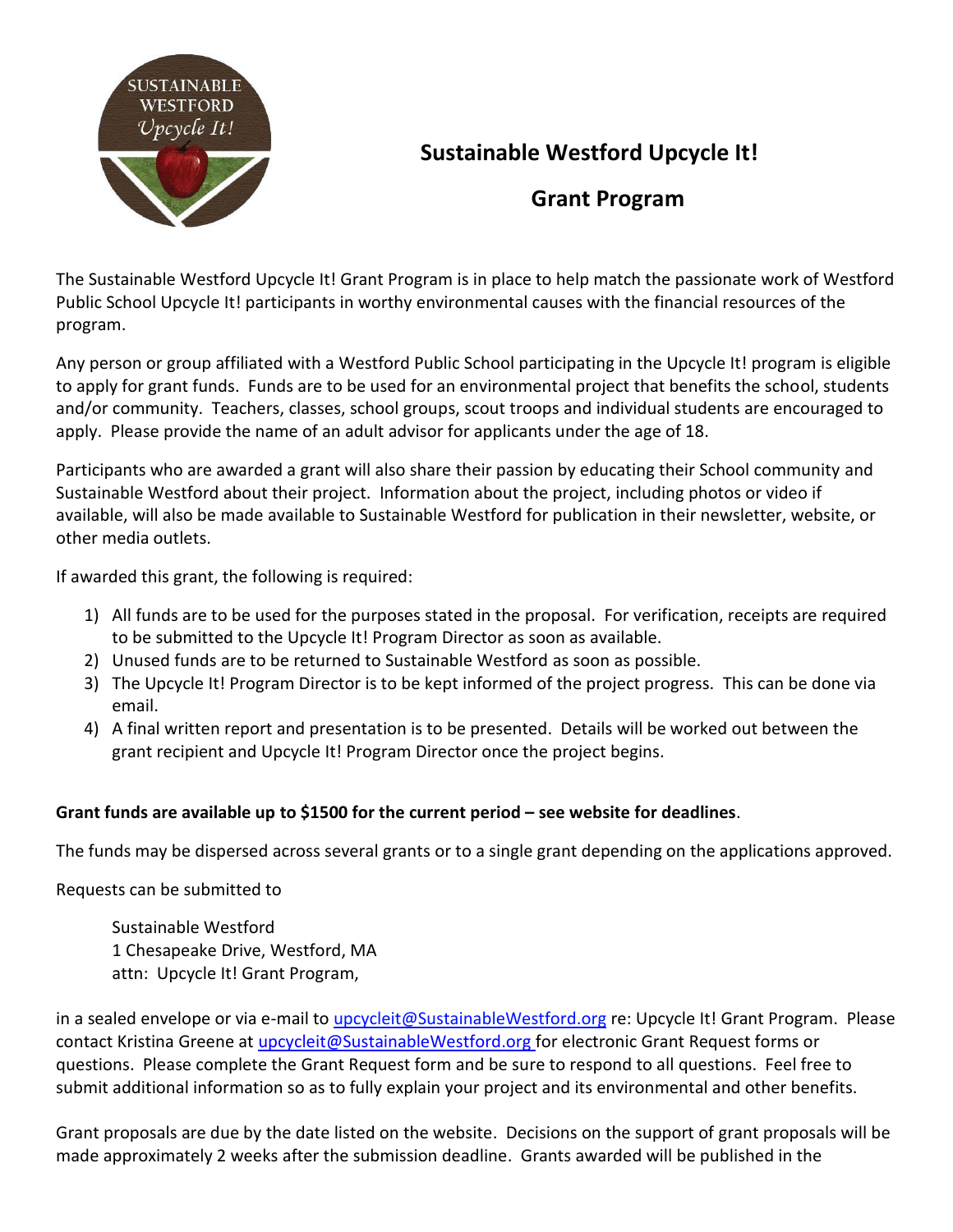Westford Farmers Market Newsletter. If funds are still available through the Grant Program, the funds will roll over to the next Grant period.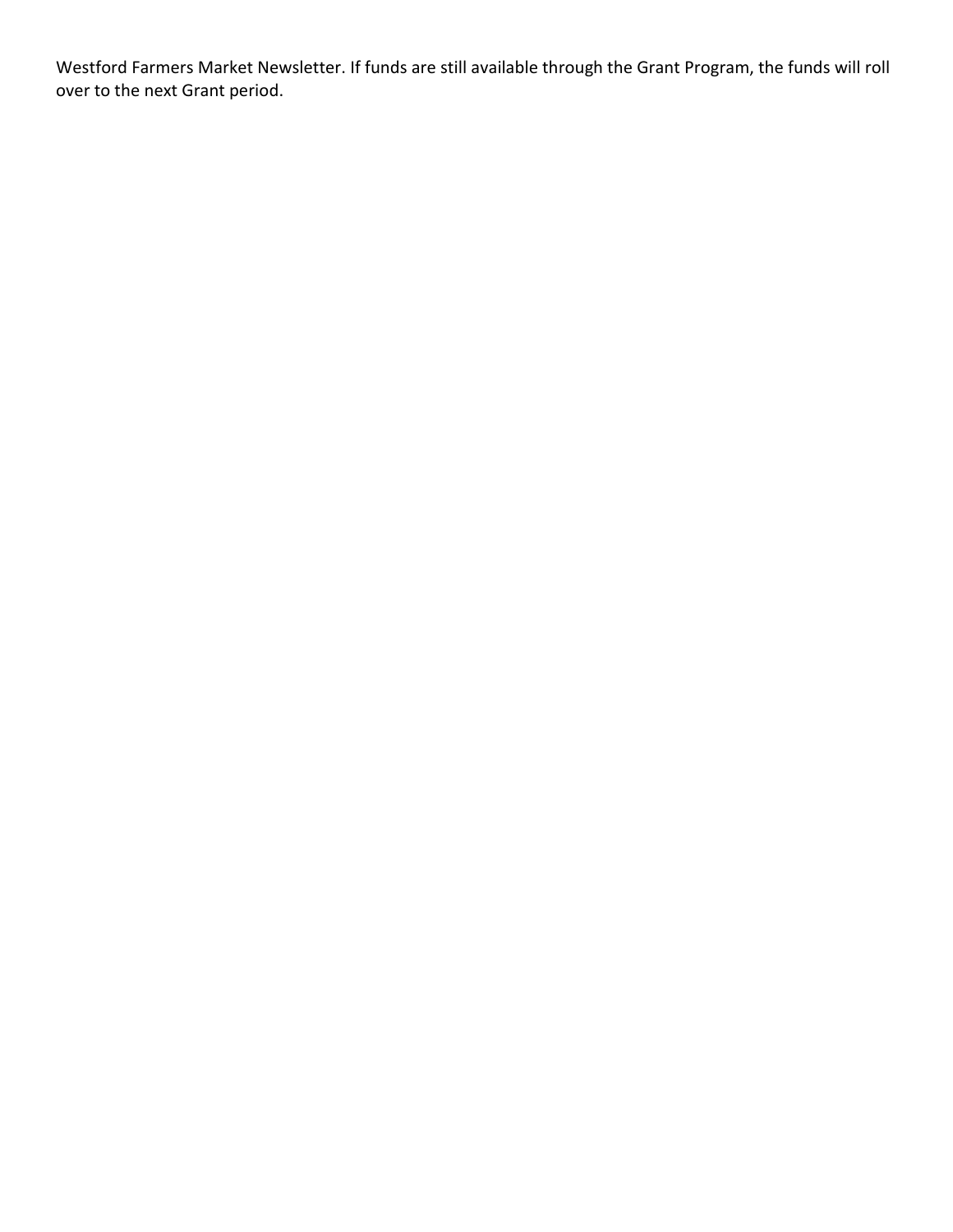

**Sustainable Westford Upcycle It!**

**Grant Program**

**Grant Request** 

- **Title of the project:**
- **Date of request:**

**Total Grant amount requested: \$**

**Applicant Name:** 

**Westford School and Grade:** 

**Adult Advisor (if applicable):** 

**Mailing Address:**

**Telephone:**

**E-mail address:** 

**Location of project:**

**If this project is being conducted by a group (scout troop or other), please fill in the following:**

**Organization Information (if applicable):**

**Organization Name:** 

**Organization Address:** 

**Telephone:** 

**E-mail address or website (if applicable):** 

**Organization Contact Person:**

**Telephone:**

**E-mail address or website:**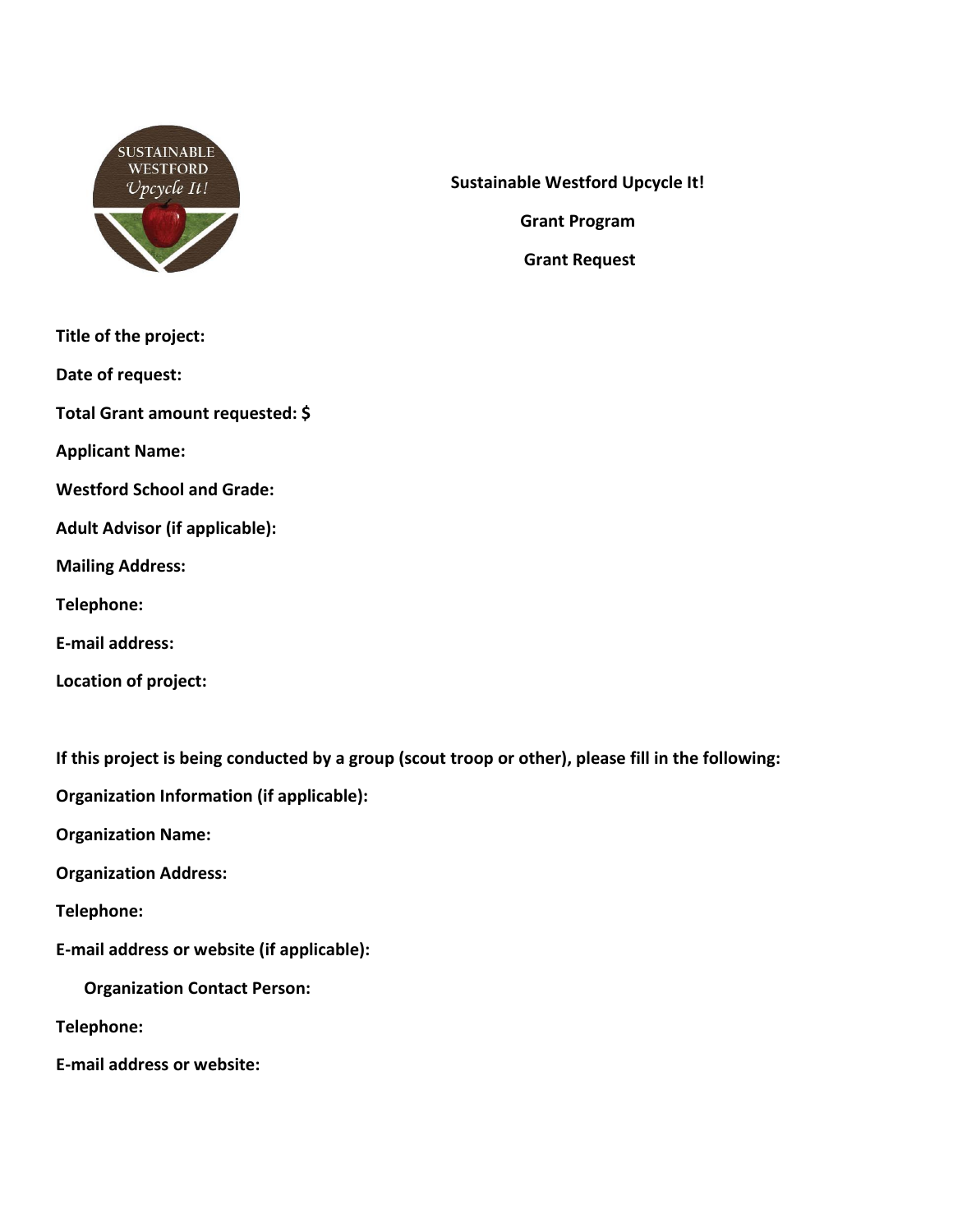**Please answer all the following regarding your project. Be as specific as possible. You may submit additional material if needed.**

**1. Please describe the project in detail. How will this benefit the School, students and/or community? Discuss the problem or need you intend to address through this grant.**

**2. How will the funds from this grant be used? Please provide a detailed budget.**

**3. Key Personnel: Identify the key people involved in this project (by name and title). Title could be "student", "parent", "advisor", "teacher", etc**

**4. Plan: Describe the major milestones or tasks to be accomplished and identify target dates, including start and completion dates. Be as specific as possible about the steps involved and identify who will be responsible for each task. Also identify possible challenges and how these will be handled.**

**5. How will you measure the results of this project?**